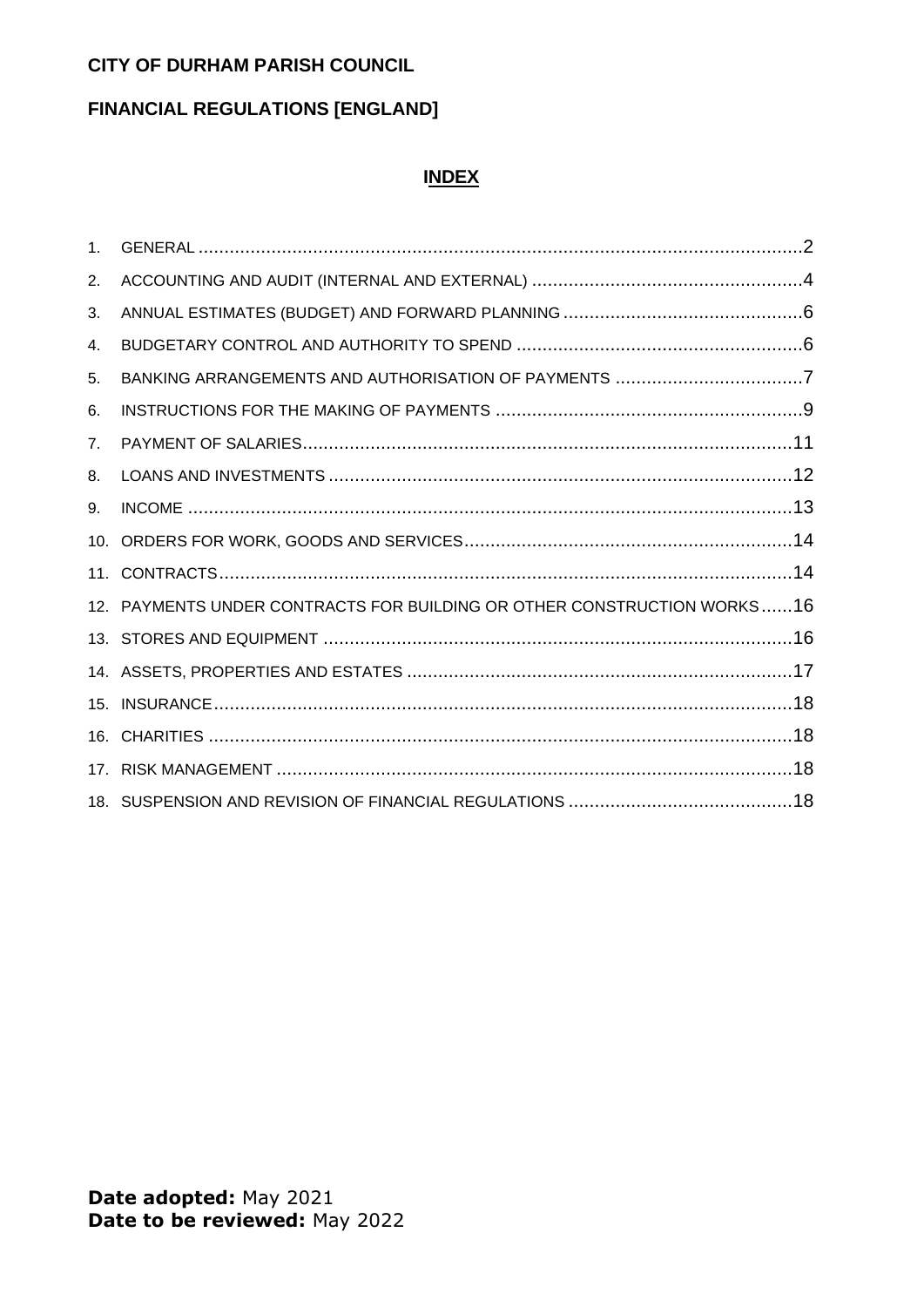## <span id="page-1-0"></span>**1 GENERAL**

- 1.1. These financial regulations govern the conduct of financial management by the council and may only be amended or varied by resolution of the council. Financial regulations are one of the council's three governing policy documents providing procedural guidance for members and officers. Financial regulations must be observed in conjunction with the council's standing orders and any individual financial regulations relating to contracts.
- 1.2. The council is responsible in law for ensuring that its financial management is adequate and effective and that the council has a sound system of internal control which facilitates the effective exercise of the council's functions, including arrangements for the management of risk.
- 1.3. The council's accounting control systems must include measures:
	- for the timely production of accounts;
	- that provide for the safe and efficient safeguarding of public money:
	- to prevent and detect inaccuracy and fraud; and
	- identifying the duties of officers.
- 1.4. These financial regulations demonstrate how the council meets these responsibilities and requirements.
- 1.5. At least once a year, prior to approving the Annual Governance Statement, the council must review the effectiveness of its system of internal control which shall be in accordance with proper practices.
- 1.6. Deliberate or wilful breach of these Regulations by an employee may give rise to disciplinary proceedings.
- 1.7. Members of Council are expected to follow the instructions within these Regulations and not to entice employees to breach them. Failure to follow instructions within these Regulations brings the office of councillor into disrepute.
- 1.8. The Responsible Financial Officer (RFO) holds a statutory office to be appointed by the council. The Clerk has been appointed as RFO for this council and these regulations will apply accordingly.
- 1.9. The RFO;
	- acts under the policy direction of the council;
	- administers the council's financial affairs in accordance with all Acts, Regulations and proper practices;
	- determines on behalf of the council its accounting records and accounting control systems;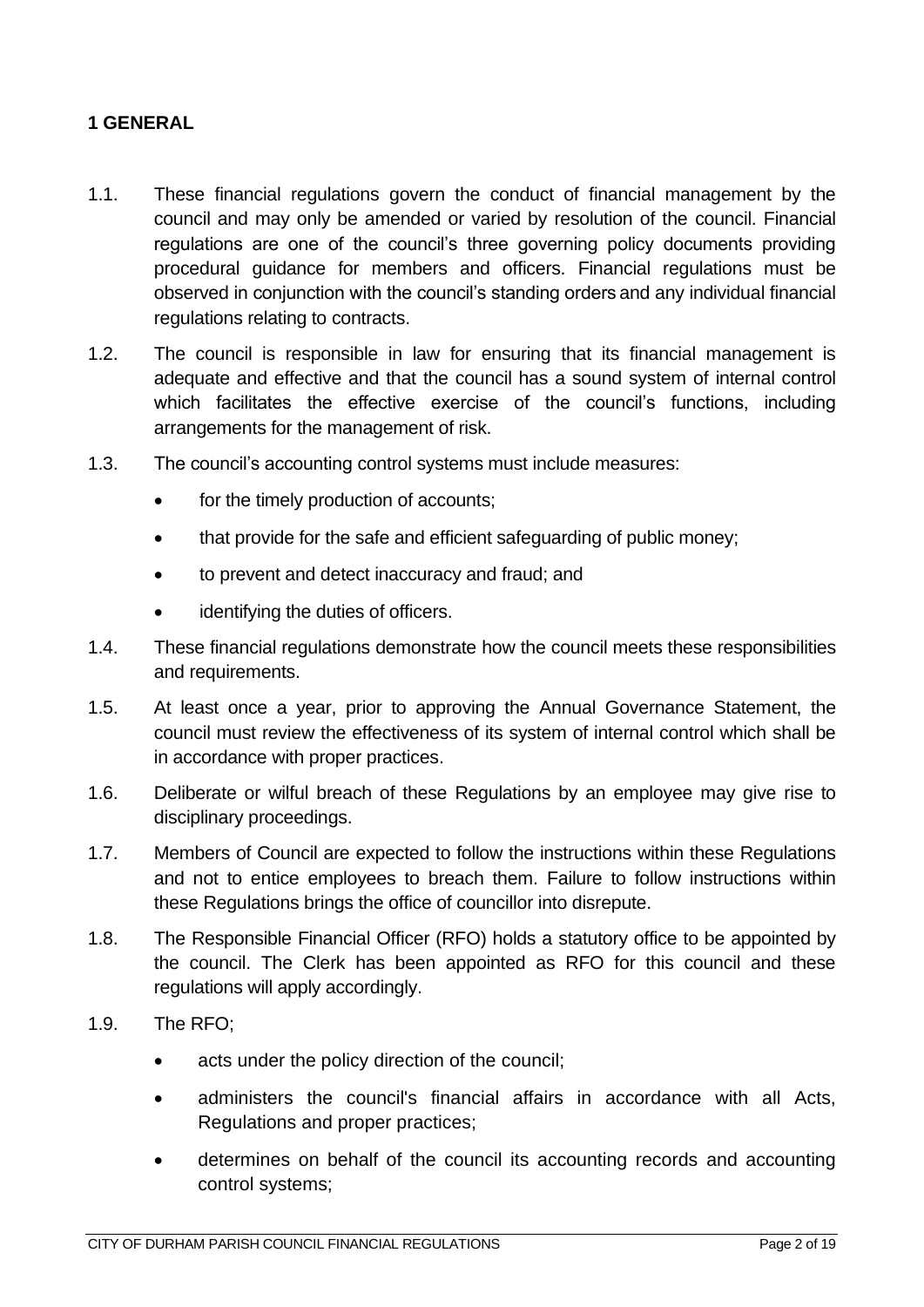- ensures the accounting control systems are observed;
- maintains the accounting records of the council up to date in accordance with proper practices;
- assists the council to secure economy, efficiency and effectiveness in the use of its resources; and
- produces financial management information as required by the council.
- 1.10. The accounting records determined by the RFO shall be sufficient to show and explain the council's transactions and to enable the RFO to ensure that any income and expenditure account and statement of balances, or record of receipts and payments and additional information, as the case may be, or management information prepared for the council from time to time comply with the Accounts and Audit Regulations.
- 1.11. The accounting records determined by the RFO shall in particular contain:
	- entries from day to day of all sums of money received and expended by the council and the matters to which the income and expenditure or receipts and payments account relate;
	- a record of the assets and liabilities of the council; and
	- wherever relevant, a record of the council's income and expenditure in relation to claims made, or to be made, for any contribution, grant or subsidy.
- 1.12. The accounting control systems determined by the RFO shall include:
	- procedures to ensure that the financial transactions of the council are recorded as soon as reasonably practicable and as accurately and reasonably as possible;
	- procedures to enable the prevention and detection of inaccuracies and fraud and the ability to reconstruct any lost records;
	- identification of the duties of officers dealing with financial transactions and division of responsibilities of those officers in relation to significant transactions;
	- procedures to ensure that uncollectable amounts, including any bad debts are not submitted to the council for approval to be written off except with the approval of the RFO and that the approvals are shown in the accounting records; and
	- measures to ensure that risk is properly managed.
- 1.13. The council is not empowered by these Regulations or otherwise to delegate certain specified decisions. In particular any decision regarding:
	- setting the final budget or the precept (council tax requirement);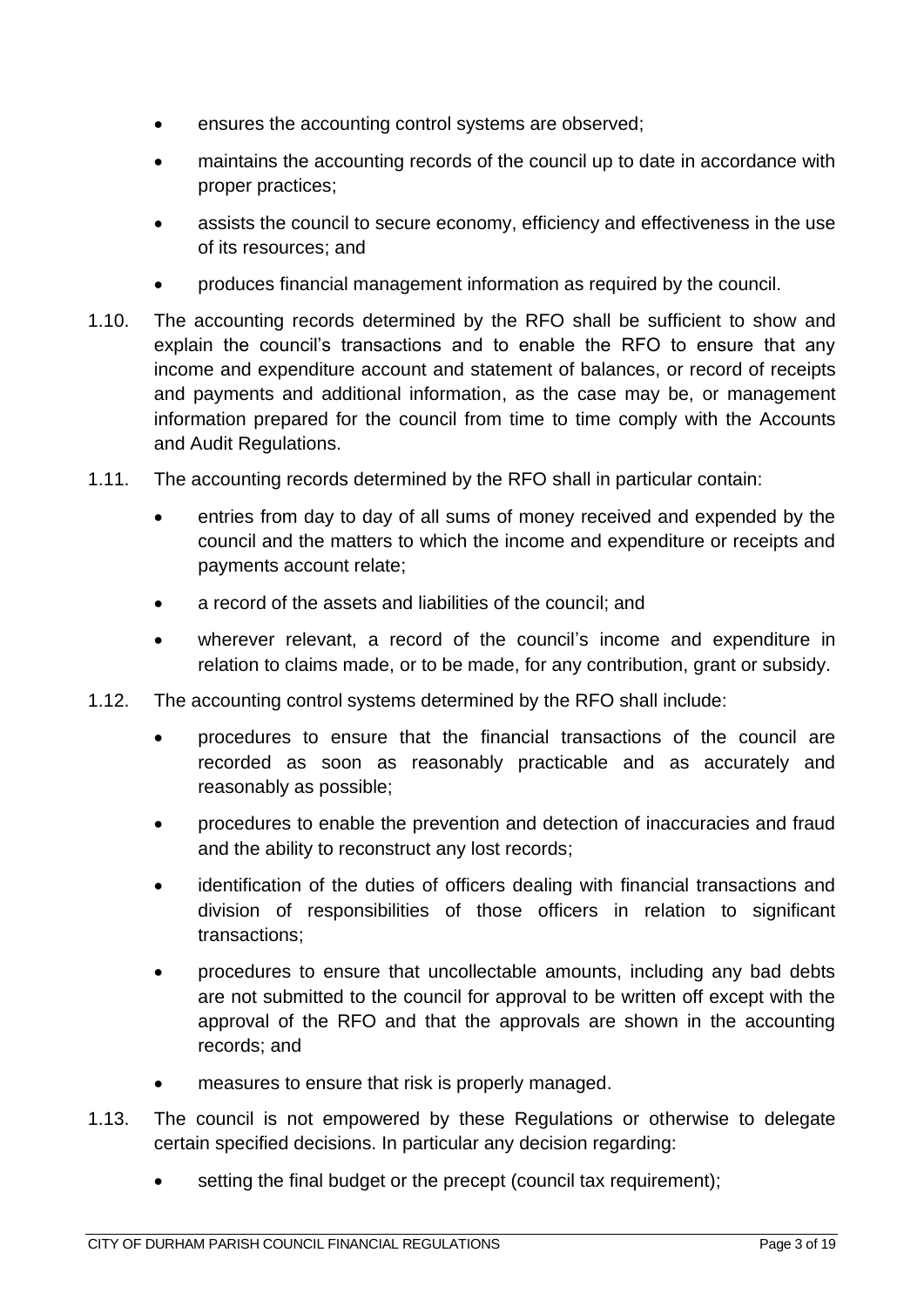- approving accounting statements;
- approving an annual governance statement;
- borrowing;
- writing off bad debts;
- declaring eligibility for the General Power of Competence; and
- addressing recommendations in any report from the internal or external auditors,

shall be a matter for the full council only.

- 1.14. In addition the council must:
	- determine and keep under regular review the bank mandate for all council bank accounts;
	- approve any grant or a single commitment secured under Sections 10 and 11 in excess of £1,000; and
	- in respect of the annual salary for any employee have regard to recommendations about annual salaries of employees made by the relevant committee in accordance with its terms of reference.
- 1.15. In these financial regulations, references to the Accounts and Audit Regulations or 'the regulations' shall mean the regulations issued under the provisions of section 27 of the Audit Commission Act 1998, or any superseding legislation, and then in force unless otherwise specified.

In these financial regulations the term 'proper practice' or 'proper practices' shall refer to guidance issued in *Governance and Accountability for Smaller Authorities in England* issued by the Joint Panel on Accountability and Governance (JPAG), a copy of which will be provided to every councillor.

# <span id="page-3-0"></span>**2. ACCOUNTING AND AUDIT (INTERNAL AND EXTERNAL)**

- 2.1. All accounting procedures and financial records of the council shall be determined by the RFO in accordance with the Accounts and Audit Regulations, appropriate guidance and proper practices.
- 2.2. On a regular basis, at least once in each quarter, and at each financial year end, a member other than the Chair for a cheque signatoryl shall be appointed to verify bank reconciliations (for all accounts) produced by the RFO. The member shall sign the reconciliations and the original bank statements (or similar document) as evidence of verification. This activity shall on conclusion be reported, including any exceptions, to and noted by the council [Finance Committee].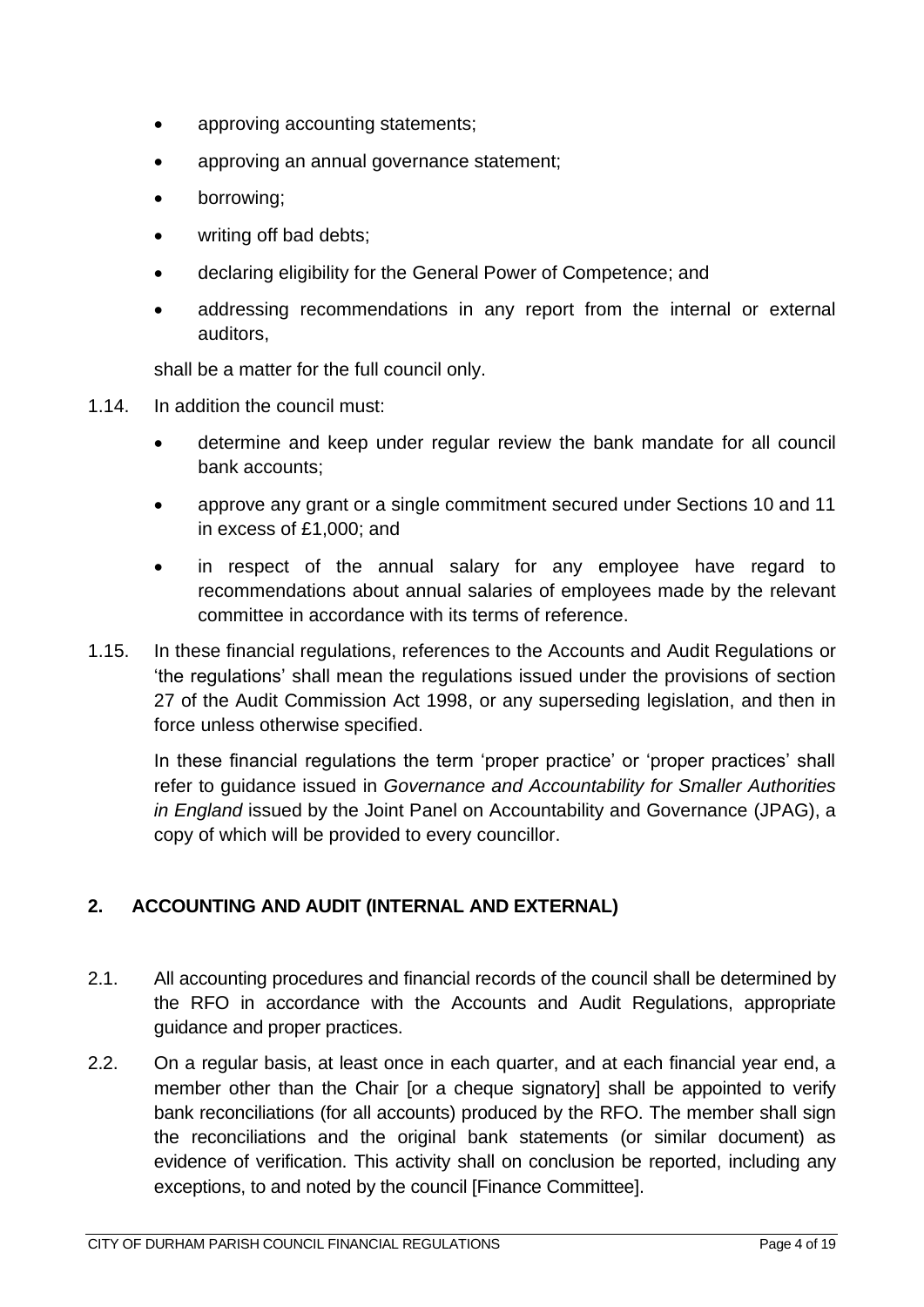- 2.3. The RFO shall complete the annual statement of accounts, annual report, and any related documents of the council contained in the Annual Governance and Accountability Return (AGAR) (as specified in proper practices) as soon as practicable after the end of the financial year and having certified the accounts shall submit them and report thereon to the council within the timescales set by the Accounts and Audit Regulations.
- 2.4. The council shall ensure that there is an adequate and effective system of internal audit of its accounting records, and of its system of internal control in accordance with proper practices. Any officer or member of the council shall make available such documents and records as appear to the council to be necessary for the purpose of the audit and shall, as directed by the council, supply the RFO, internal auditor, or external auditor with such information and explanation as the council considers necessary for that purpose.
- 2.5. The internal auditor shall be appointed by and shall carry out the work in relation to internal controls required by the council in accordance with proper practices.
- 2.6. The internal auditor shall:
	- be competent and independent of the financial operations of the council;
	- report to council in writing, or in person, on a regular basis with a minimum of one annual written report during each financial year;
	- to demonstrate competence, objectivity and independence, be free from any actual or perceived conflicts of interest, including those arising from family relationships; and
	- have no involvement in the financial decision making, management or control of the council.
- 2.7. Internal or external auditors may not under any circumstances:
	- perform any operational duties for the council;
	- initiate or approve accounting transactions; or
	- direct the activities of any council employee, except to the extent that such employees have been appropriately assigned to assist the internal auditor.
- 2.8. For the avoidance of doubt, in relation to internal audit the terms 'independent' and 'independence' shall have the same meaning as is described in proper practices.
- 2.9. The RFO shall make arrangements for the exercise of electors' rights in relation to the accounts including the opportunity to inspect the accounts, books, and vouchers and display or publish any notices and statements of account required by Audit Commission Act 1998, or any superseding legislation, and the Accounts and Audit Regulations. The period of electors' rights must include the first two week of July.
- 2.10. The RFO shall, without undue delay, bring to the attention of all councillors any correspondence or report from internal or external auditors.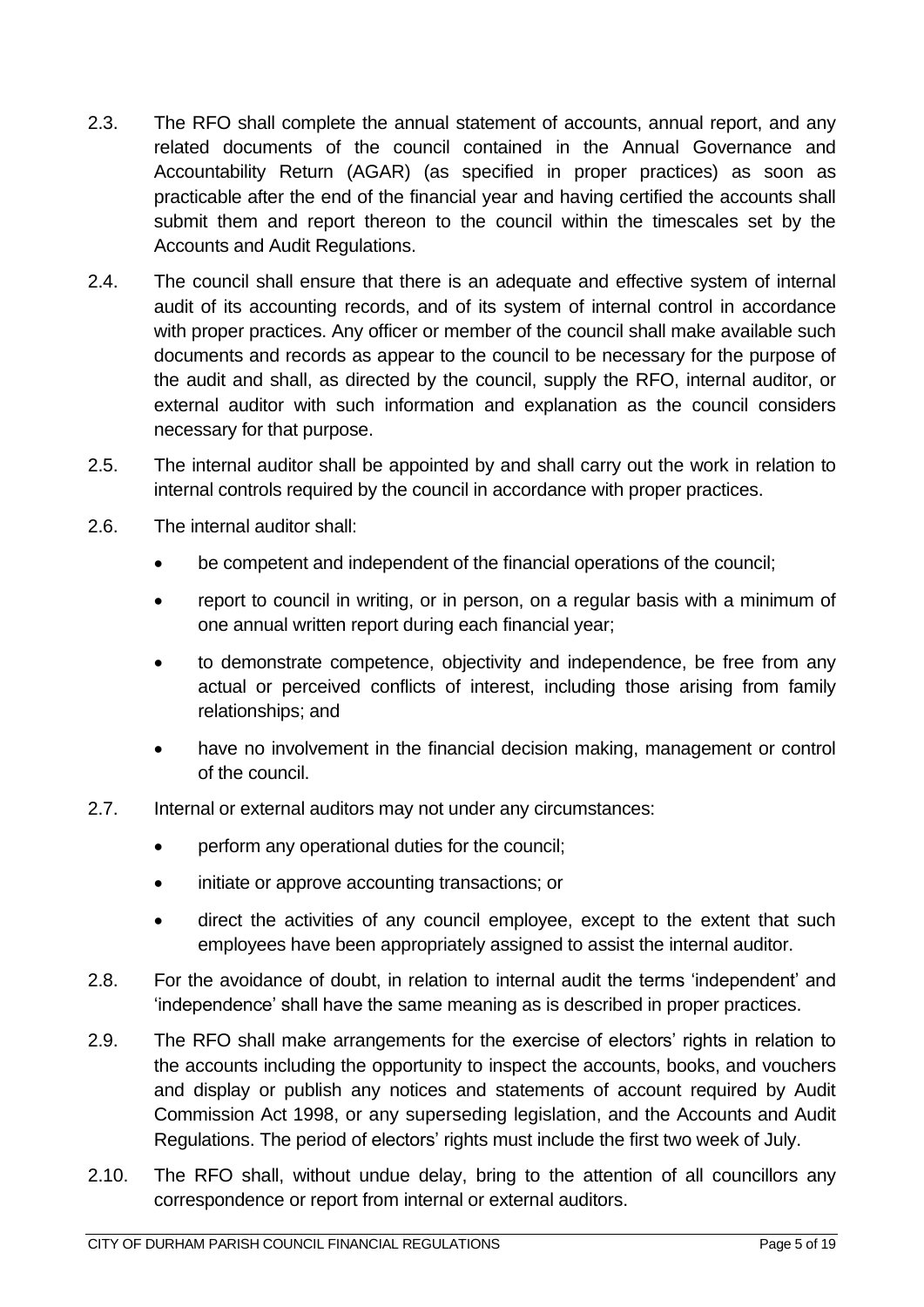## <span id="page-5-0"></span>**3. ANNUAL ESTIMATES (BUDGET) AND FORWARD PLANNING**

- 3.1. Each committee shall review its three year forecast of revenue and capital receipts and payments. Having regard to the forecast, it shall thereafter formulate and submit proposals for the following financial year to the council not later than the end of December each year including any proposals for revising the forecast.
- 3.2. The RFO must each year, by no later than December, prepare detailed estimates of all receipts and payments including the use of reserves and all sources of funding for the following financial year in the form of a budget to be considered by the council or relevant committee.
- 3.3. The council shall consider annual budget proposals in relation to the council's three year forecast of revenue and capital receipts and payments including recommendations for the use of reserves and sources of funding and update the forecast accordingly.
- 3.4. The council shall fix the precept (council tax requirement), and relevant basic amount of council tax to be levied for the ensuing financial year not later than by the end of January each year. The RFO shall issue the precept to the billing authority and shall supply each member with a copy of the approved annual budget.
- 3.5. The approved annual budget shall form the basis of financial control for the ensuing year.

#### <span id="page-5-1"></span>**4. BUDGETARY CONTROL AND AUTHORITY TO SPEND**

- 4.1. Expenditure on revenue and capital items (under Sections 10 and 11) may be authorised up to the amounts included for that class of expenditure in the approved budget. This authority is to be determined by:
	- 4.1.1. the council for all items over £1,000; or
	- 4.1.2. a duly delegated committee of the council for items up to £1,000 after consultation with the Chair of the Parish Council and Chair of the Finance Committee; or
	- 4.1.3. the Clerk, in conjunction with Chair of Council or Chair of the appropriate committee and after consultation with the Chair of the Finance Committee, for any items up to £1,000.

Such authority is to be evidenced by a minute or by an authorisation slip duly signed by the Clerk, and where necessary also by the appropriate Chair.

Contracts may not be disaggregated to avoid controls imposed by these regulations.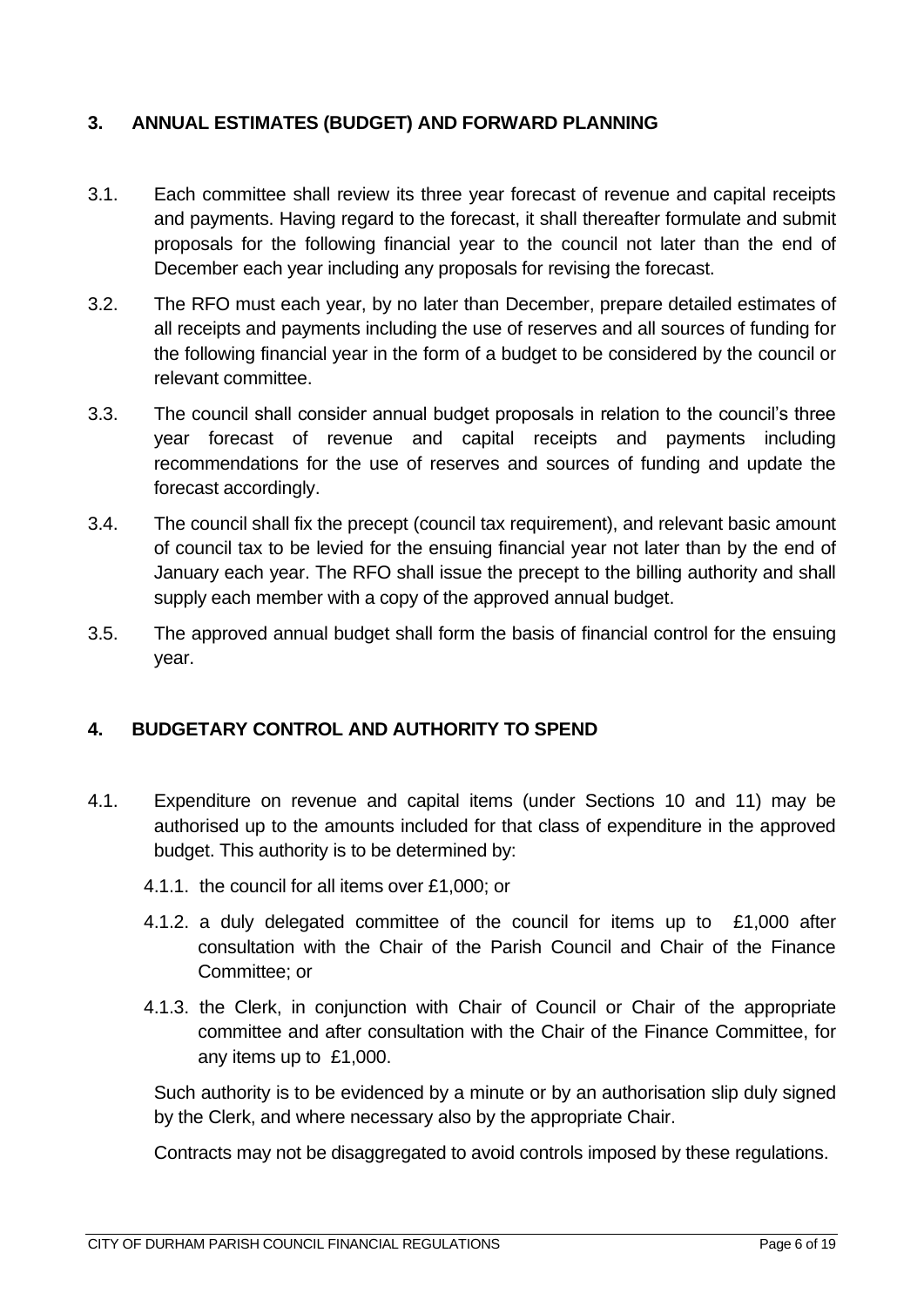- 4.2. No expenditure may be authorised that will exceed the amount provided in the revenue budget for that class of expenditure other than by resolution of the council, or duly delegated committee. During the budget year and with the approval of council having considered fully the implications for public services, unspent and available amounts may be moved to other budget headings or to an earmarked reserve as appropriate ('virement').
- 4.3. Unspent provisions in the revenue or capital budgets for completed projects shall not be carried forward to a subsequent year.
- 4.4. The salary budgets are to be reviewed at least annually in December for the following financial year and such review shall be evidenced by a hard copy schedule signed by the Clerk and the Chair of Council or relevant committee. The RFO will inform committees of any changes impacting on their budget requirement for the coming year in good time.
- 4.5. In cases of extreme risk to the delivery of council services, the clerk may authorise revenue expenditure on behalf of the council which in the clerk's judgement it is necessary to carry out. Such expenditure includes repair, replacement or other work, whether or not there is any budgetary provision for the expenditure, subject to a limit of up to £1,000. The Clerk shall report such action to the chair as soon as possible and to the council as soon as practicable thereafter.
- 4.6. No expenditure shall be authorised in relation to any capital project and no contract entered into or tender accepted involving capital expenditure unless the council is satisfied that the necessary funds are available and the requisite borrowing approval has been obtained.
- 4.7. All capital works shall be administered in accordance with the council's standing orders and financial regulations relating to contracts.
- 4.8. The RFO shall regularly (each quarter) provide the Finance Committee with a statement of receipts and payments to date under each head of the budgets, comparing actual expenditure to the appropriate date against that planned as shown in the budget. These statements are to be prepared at least at the end of each financial quarter and shall show explanations of material variances. For this purpose "material" shall be in excess of £100 or 15%, whichever is the greater of the budget.
- 4.9. Changes in earmarked reserves shall be approved by council as part of the budgetary control process.

#### <span id="page-6-0"></span>**5. BANKING ARRANGEMENTS AND AUTHORISATION OF PAYMENTS**

5.1. The council's banking arrangements, including the bank mandate, shall be made by the RFO and approved by the council; banking arrangements may not be delegated to a committee. They shall be regularly reviewed for safety and efficiency. [The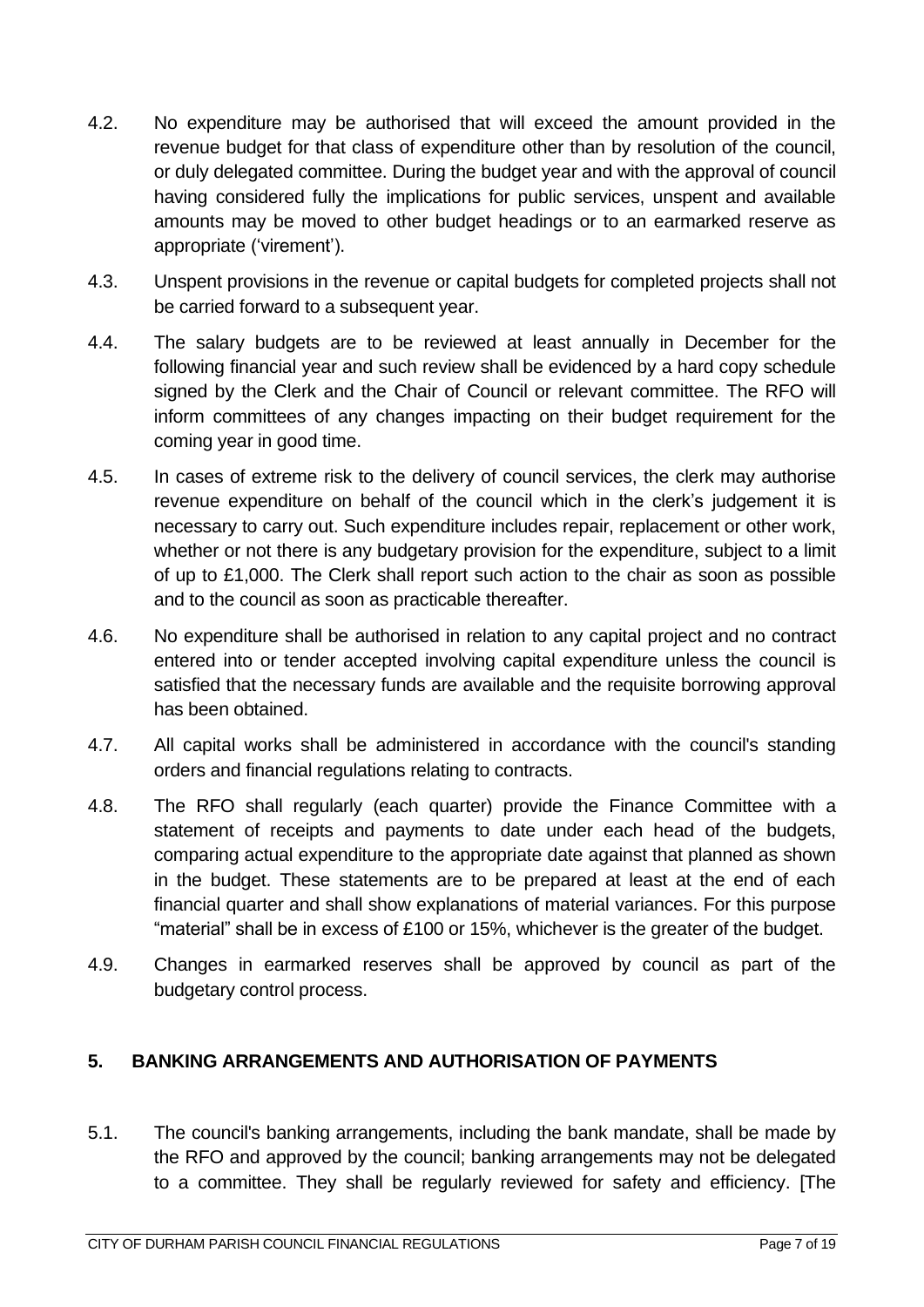council shall seek credit references in respect of members or employees who act as signatories.]

- 5.2. The RFO shall prepare a schedule of payments requiring authorisation, forming part of the Agenda for the Meeting and, together with the relevant invoices, present the schedule to council for finance committeel. The council / committee shall review the schedule for compliance and, having satisfied itself shall authorise payment by a resolution of the council [or finance committee]. The approved schedule shall be ruled off and initialled by the Chair of the Meeting. A detailed list of all payments shall be disclosed within or as an attachment to the minutes of the meeting at which payment was authorised. Personal payments (including salaries, wages, expenses and any payment made in relation to the termination of a contract of employment) may be summarised to remove public access to any personal information.
- 5.3. All invoices for payment shall be examined, verified and certified by the RFO to confirm that the work, goods or services to which each invoice relates has been received, carried out, examined and represents expenditure previously approved by the council.
- 5.4. The RFO shall examine invoices for arithmetical accuracy and analyse them to the appropriate expenditure heading. The RFO shall take all steps to pay all invoices submitted, and which are in order, at the next available council [or Finance Committee] meeting.
- 5.5. The Clerk and RFO shall have delegated authority to authorise the payment of items only in the following circumstances:
	- a) If a payment is necessary to avoid a charge to interest under the Late Payment of Commercial Debts (Interest) Act 1998, and the due date for payment is before the next scheduled Meeting of council, where the Clerk and RFO certify that there is no dispute or other reason to delay payment, provided that a list of such payments shall be submitted to the next appropriate meeting of council [or finance committee];
	- b) An expenditure item authorised under 5.6 below (continuing contracts and obligations) provided that a list of such payments shall be submitted to the next appropriate meeting of council [or finance committee]; or
	- c) Fund transfers within the councils banking arrangements up to the sum of £10,000, provided that a list of such payments shall be submitted to the next appropriate meeting of council (or Finance Committee)
- 5.6. For each financial year the Clerk and RFO shall draw up a list of due payments which arise on a regular basis as the result of a continuing contract, statutory duty, or obligation (such as but not exclusively) Salaries, PAYE and NI, Superannuation Fund and regular maintenance contracts and the like for which council [,or a duly authorised committee,] may authorise payment for the year provided that the requirements of regulation 4.1 (Budgetary Controls) are adhered to, provided also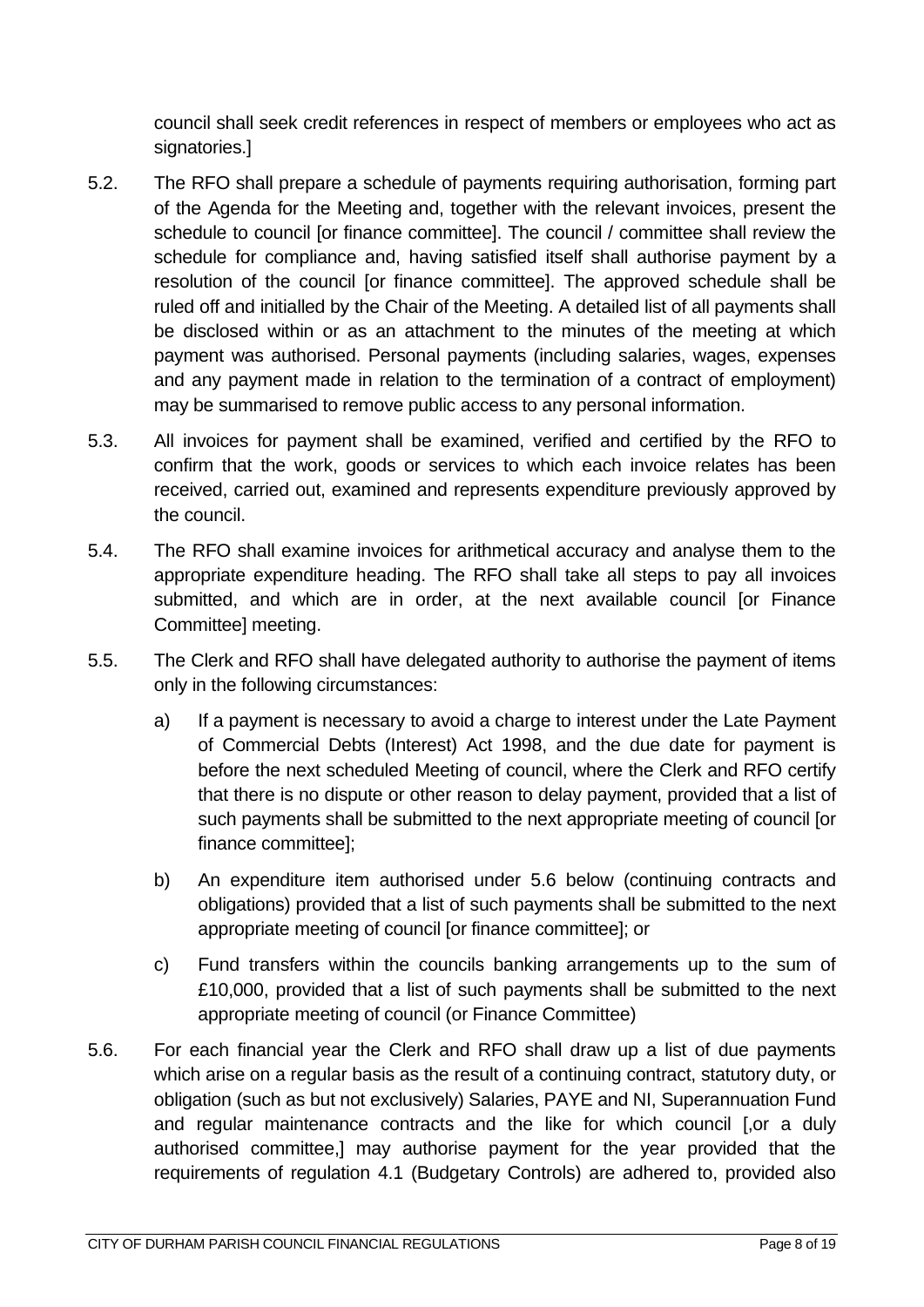that a list of such payments shall be submitted to the next appropriate meeting of council [or Finance Committee].

- 5.7. A record of regular payments made under 5.6 above shall be drawn up and be signed by two members on each and every occasion when payment is authorised thus controlling the risk of duplicated payments being authorised and / or made.
- 5.8. In respect of grants a duly authorised committee shall approve expenditure within any limits set by council and in accordance with any policy statement approved by council. Any Revenue or Capital Grant in excess of £1,000 shall before payment, be subject to ratification by resolution of the council.
- 5.9. Members are subject to the Code of Conduct that has been adopted by the council and shall comply with the Code and Standing Orders when a decision to authorise or instruct payment is made in respect of a matter in which they have a disclosable pecuniary or other interest, unless a dispensation has been granted.
- 5.10. The council will aim to rotate the duties of members in these Regulations so that onerous duties are shared out as evenly as possible over time.
- 5.11. Any changes in the recorded details of suppliers, such as bank account records, shall be approved in writing by a Member.

### <span id="page-8-0"></span>**6. INSTRUCTIONS FOR THE MAKING OF PAYMENTS**

- 6.1. The council will make safe and efficient arrangements for the making of its payments.
- 6.2. Following authorisation under Financial Regulation 5 above, the council, a duly delegated committee or, if so delegated, the Clerk or RFO shall give instruction that a payment shall be made.
- 6.3. All payments shall be effected by cheque or other instructions to the council's bankers, or otherwise, in accordance with a resolution of council [or duly delegated committee].
- 6.4. Cheques or orders for payment drawn on the bank account in accordance with the schedule as presented to council or committee shall be signed by two members of council and countersigned by the clerk in accordance with a resolution instructing that payment. A member who is a bank signatory, having a connection by virtue of family or business relationships with the beneficiary of a payment, should not, under normal circumstances, be a signatory to the payment in question.
- 6.5. To indicate agreement of the details shown on the cheque or order for payment with the counterfoil and the invoice or similar documentation, the signatories shall each also initial the cheque counterfoil.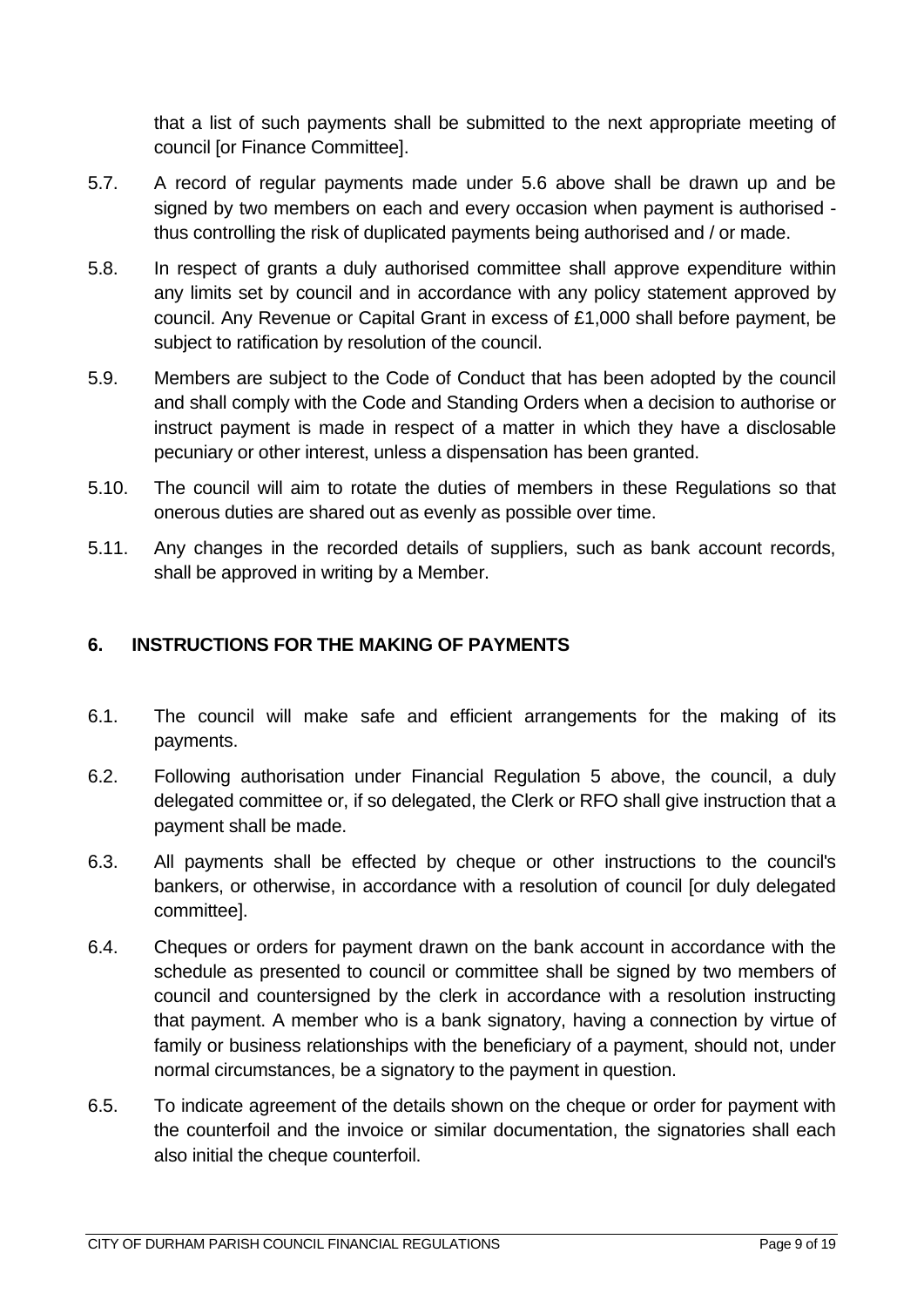- 6.6. Cheques or orders for payment shall not normally be presented for signature other than at a council or committee meeting (including immediately before or after such a meeting). Any signatures obtained away from such meetings shall be reported to the council [or Finance Committee] at the next convenient meeting.
- 6.7. If thought appropriate by the council, payment for utility supplies (energy, telephone and water) and any National Non-Domestic Rates may be made by variable direct debit provided that the instructions are signed by two members and any payments are reported to council as made. The approval of the use of a variable direct debit shall be renewed by resolution of the council at least every two years.
- 6.8. If thought appropriate by the council, payment for certain items (principally salaries) may be made by banker's standing order provided that the instructions are signed, or otherwise evidenced by two members are retained and any payments are reported to council as made. The approval of the use of a banker's standing order shall be renewed by resolution of the council at least every two years.
- 6.9. If thought appropriate by the council, payment for certain items may be made by BACS or CHAPS methods provided that the instructions for each payment are signed, or otherwise evidenced, by two authorised bank signatories, are retained and any payments are reported to council as made. The approval of the use of BACS or CHAPS shall be renewed by resolution of the council at least every two years.
- 6.10. If thought appropriate by the council payment for certain items may be made by internet banking transfer provided evidence is retained showing which members approved the payment.
- 6.11. Where a computer requires use of a personal identification number (PIN) or other password(s), for access to the council's records on that computer, a note shall be made of the PIN and Passwords and shall be handed to and retained by the Chair of Council in a sealed dated envelope. This envelope may not be opened other than in the presence of two other councillors. After the envelope has been opened, in any circumstances, the PIN and / or passwords shall be changed as soon as practicable. The fact that the sealed envelope has been opened, in whatever circumstances, shall be reported to all members immediately and formally to the next available meeting of the council. This will not be required for a member's personal computer used only for remote authorisation of bank payments.
- 6.12. No employee or councillor shall disclose any PIN or password, relevant to the working of the council or its bank accounts, to any person not authorised in writing by the council or a duly delegated committee.
- 6.13. Regular back-up copies of the records on any computer shall be made and shall be stored securely away from the computer in question, and preferably off site.
- 6.14. The council, and any members using computers for the council's financial business, shall ensure that anti-virus, anti-spyware and firewall software with automatic updates, together with a high level of security, is used.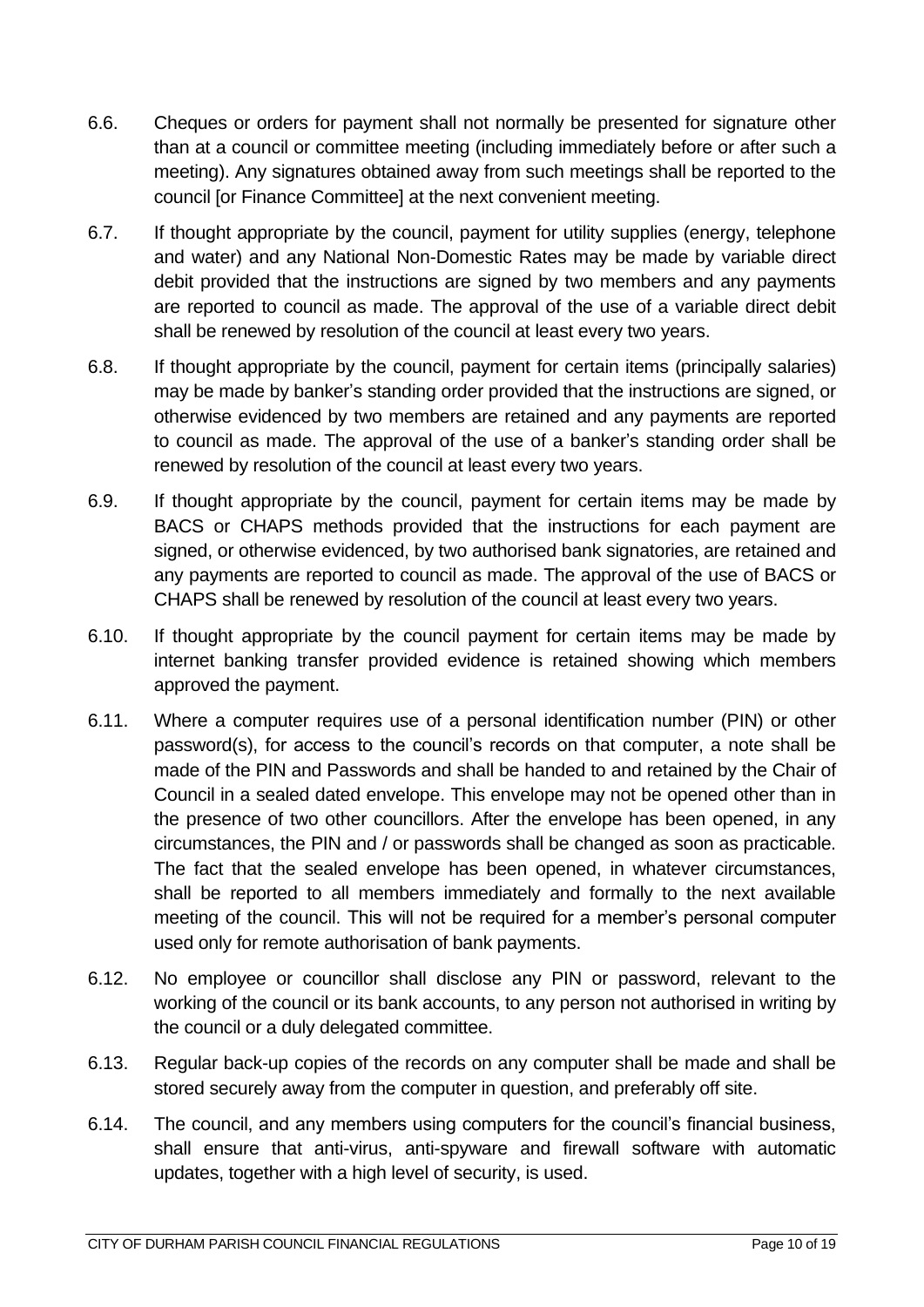- 6.15. Where internet banking arrangements are made with any bank, the Clerk [RFO] shall be appointed as the Service Administrator. The bank mandate approved by the council shall identify a number of councillors who will be authorised to approve transactions on those accounts. The bank mandate will state clearly the amounts of payments that can be instructed by the use of the Service Administrator alone, or by the Service Administrator with a stated number of approvals.
- 6.16. Access to any internet banking accounts will be directly to the access page (which may be saved under "favourites"), and not through a search engine or e-mail link. Remembered or saved passwords facilities must not be used on any computer used for council banking work. Breach of this Regulation will be treated as a very serious matter under these regulations.
- 6.17. Changes to account details for suppliers, which are used for internet banking may only be changed on written hard copy notification by the supplier and supported by hard copy authority for change signed by [two of] the Clerk [the RFO][a member]. A programme of regular checks of standing data with suppliers will be followed.
- 6.18. Any Debit Card issued for use will be specifically restricted to the Clerk [and the RFO] and will also be restricted to a single transaction maximum value of up to £1,000 unless authorised by council or finance committee in writing before any order is placed.
- 6.19. A pre-paid debit card may be issued to employees with varying limits. These limits will be set by the council [Finance Committee]. Transactions and purchases made will be reported to the [council] [relevant committee] and authority for topping-up shall be at the discretion of the [council] [relevant committee].
- 6.20. Any corporate credit card or trade card account opened by the council will be specifically restricted to use by the Clerk [and RFO] and shall be subject to automatic payment in full at each month-end. Personal credit or debit cards of members or staff shall not be used under any circumstances.
- 6.21. The council will not maintain any form of cash float. All cash received must be banked intact. Any payments made in cash by the Clerk [or RFO] (for example for postage or minor stationery items) shall be refunded on a regular basis, at least quarterly.

# <span id="page-10-0"></span>**7. PAYMENT OF SALARIES**

7.1. As an employer, the council shall make arrangements to meet fully the statutory requirements placed on all employers by PAYE and National Insurance legislation. The payment of all salaries shall be made in accordance with payroll records and the rules of PAYE and National Insurance currently operating, and salary rates shall be as agreed by council, or duly delegated committee.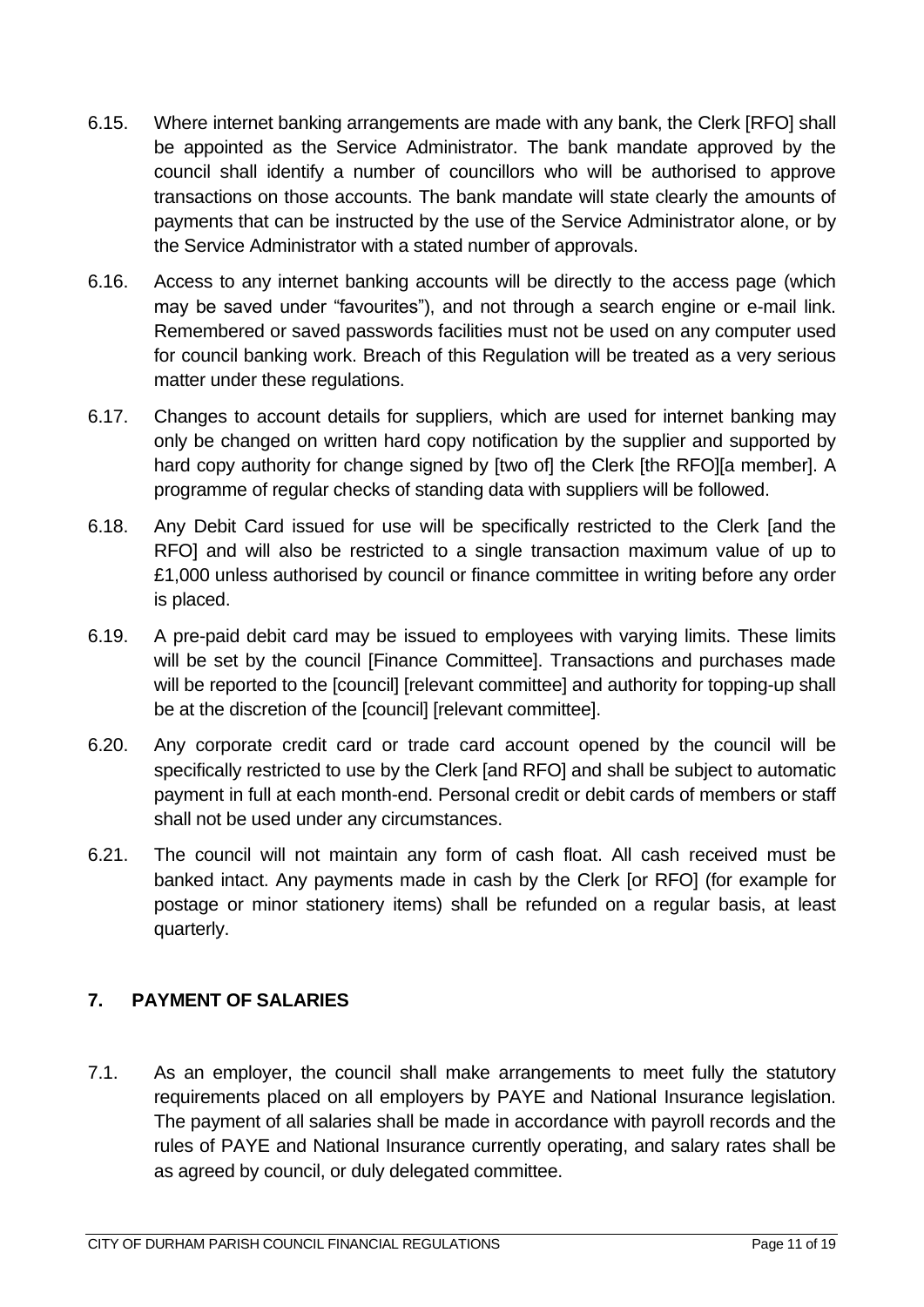- 7.2. Payment of salaries and payment of deductions from salary such as may be required to be made for tax, national insurance and pension contributions, or similar statutory or discretionary deductions must be made in accordance with the payroll records and on the appropriate dates stipulated in employment contracts, provided that each payment is reported to the next available council meeting, as set out in these regulations above.
- 7.3. No changes shall be made to any employee's pay, emoluments, or terms and conditions of employment without the prior consent of the [council] [relevant committee].
- 7.4. Each and every payment to employees of net salary and to the appropriate creditor of the statutory and discretionary deductions shall be recorded in a separate confidential record (confidential cash book). This confidential record is not open to inspection or review (under the Freedom of Information Act 2000 or otherwise) other than:
	- a) by any councillor who can demonstrate a need to know;
	- b) by the internal auditor;
	- c) by the external auditor; or
	- d) by any person authorised under Audit Commission Act 1998, or any superseding legislation.
- 7.5. The total of such payments in each calendar month shall be reported with all other payments as made as may be required under these Financial Regulations, to ensure that only payments due for the period have actually been paid.
- 7.6. An effective system of personal performance management should be maintained for the senior officers.
- 7.7. Any termination payments shall be supported by a clear business case and reported to the council. Termination payments shall only be authorised by council.
- 7.8. Before employing interim staff the council must consider a full business case.

# <span id="page-11-0"></span>**8. LOANS AND INVESTMENTS**

- 8.1. All borrowings shall be effected in the name of the council, after obtaining any necessary borrowing approval. Any application for borrowing approval shall be approved by Council as to terms and purpose. The application for borrowing approval, and subsequent arrangements for the loan shall only be approved by full council.
- 8.2. Any financial arrangement which does not require formal borrowing approval from the Secretary of State/Welsh Assembly Government (such as Hire Purchase or Leasing of tangible assets) shall be subject to approval by the full council. In each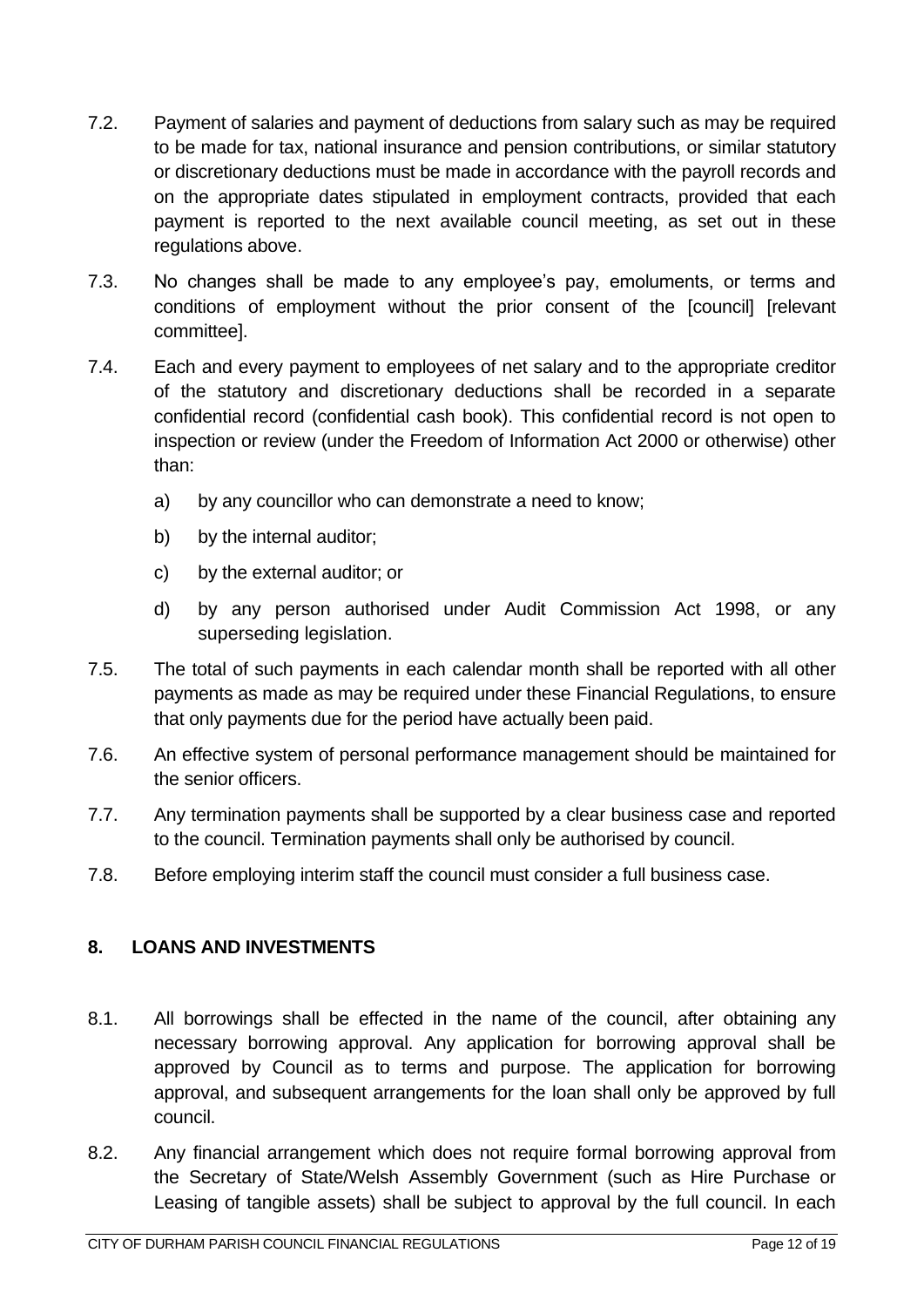case a report in writing shall be provided to council in respect of value for money for the proposed transaction.

- 8.3. The council will arrange with the council's banks and investment providers for the sending of a copy of each statement of account to the Chair of the council at the same time as one is issued to the Clerk or RFO.
- 8.4. All loans and investments shall be negotiated in the name of the council and shall be for a set period in accordance with council policy.
- 8.5. The council shall consider the need for an Investment Strategy and Policy which, if drawn up, shall be in accordance with relevant regulations, proper practices and guidance. Any Strategy and Policy shall be reviewed by the council at least annually.
- 8.6. All investments of money under the control of the council shall be in the name of the council.
- 8.7. All investment certificates and other documents relating thereto shall be retained in the custody of the RFO.
- 8.8. Payments in respect of short term or long term investments, including transfers between bank accounts held in the same bank, or branch, shall be made in accordance with Regulation 5 (Authorisation of payments) and Regulation 6 (Instructions for payments).

#### <span id="page-12-0"></span>**9. INCOME**

- 9.1. The collection of all sums due to the council shall be the responsibility of and under the supervision of the RFO.
- 9.2. Particulars of all charges to be made for work done, services rendered or goods supplied shall be agreed annually by the council, notified to the RFO and the RFO shall be responsible for the collection of all accounts due to the council.
- 9.3. The council will review all fees and charges at least annually, following a report of the Clerk.
- 9.4. Any sums found to be irrecoverable and any bad debts shall be reported to the council and shall be written off in the year.
- 9.5. All sums received on behalf of the council shall be banked intact as directed by the RFO. In all cases, all receipts shall be deposited with the council's bankers with such frequency as the RFO considers necessary.
- 9.6. The origin of each receipt shall be entered on the paying-in slip.
- 9.7. Personal cheques shall not be cashed out of money held on behalf of the council.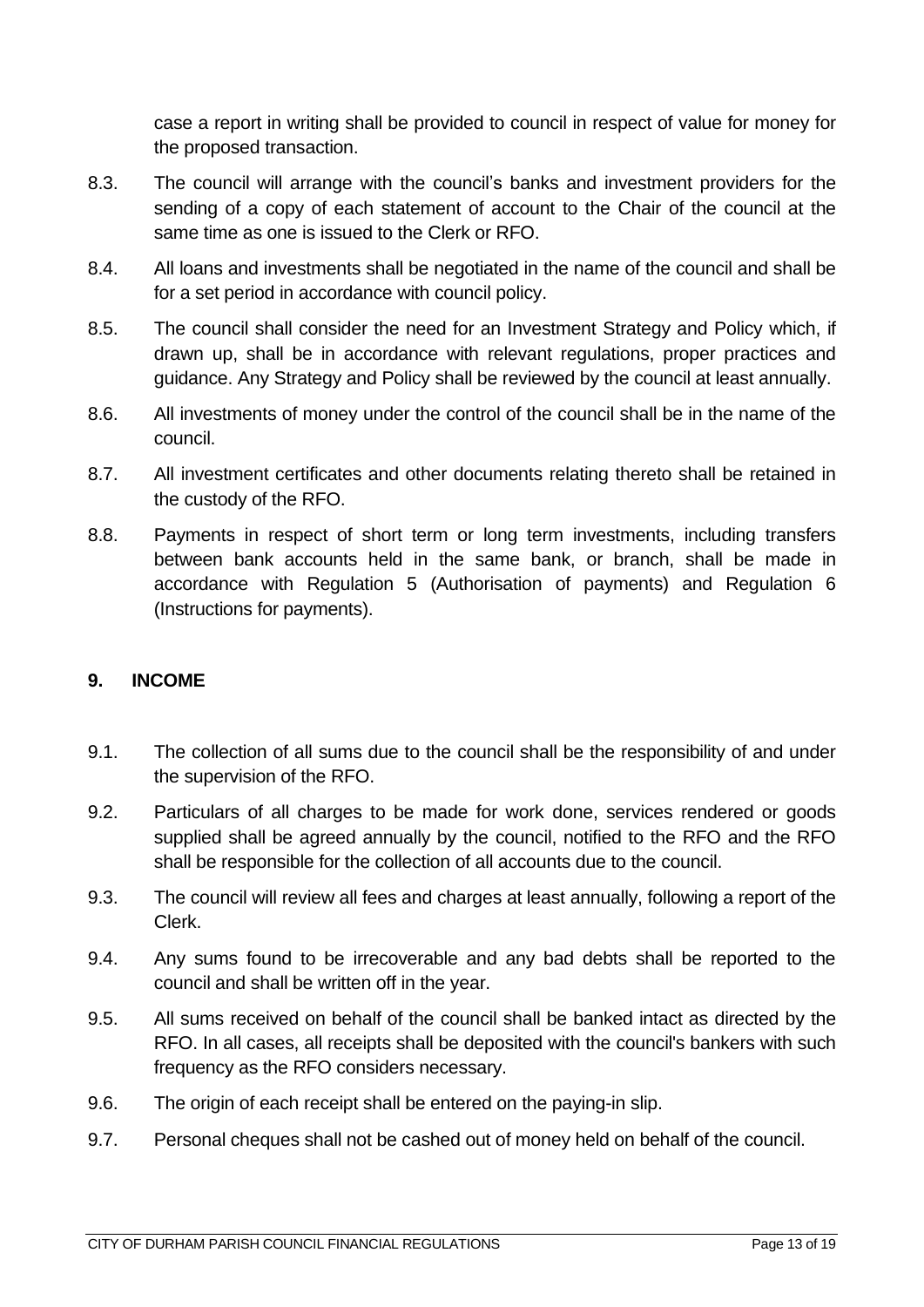- 9.8. The RFO shall promptly complete any VAT Return that is required. Any repayment claim due in accordance with VAT Act 1994 section 33 shall be made at least annually coinciding with the financial year end.
- 9.9. Where any significant sums of cash are regularly received by the council, the RFO shall take such steps as are agreed by the council to ensure that more than one person is present when the cash is counted in the first instance, that there is a reconciliation to some form of control such as ticket issues, and that appropriate care is taken in the security and safety of individuals banking such cash.
- 9.10. Any income arising which is the property of a charitable trust shall be paid into a charitable bank account. Instructions for the payment of funds due from the charitable trust to the council (to meet expenditure already incurred by the authority) will be given by the Managing Trustees of the charity meeting separately from any council meeting (see also Regulation 16 below)].

## <span id="page-13-0"></span>**10. ORDERS FOR WORK, GOODS AND SERVICES**

- 10.1. An official order or letter shall be issued for all work, goods and services unless a formal contract is to be prepared or an official order would be inappropriate. Copies of orders shall be retained.
- 10.2. Order books shall be controlled by the RFO.
- 10.3. Expenditure under this Section is governed by the requirements of 4.1, 4.1.1-4.1.3.
- 10.4. All members and officers are responsible for obtaining value for money at all times. An officer issuing an official order shall ensure as far as reasonable and practicable that the best available terms are obtained in respect of each transaction, usually by obtaining three or more quotations or estimates from appropriate suppliers, subject to any *de minimis* provisions in Regulation 11.1 below.
- 10.5. A member may not issue an official order or make any contract on behalf of the council.
- 10.6. The RFO shall verify the lawful nature of any proposed purchase before the issue of any order, and in the case of new or infrequent purchases or payments, the RFO shall ensure that the statutory authority shall be reported to the meeting at which the order is approved so that the minutes can record the power being used.

### <span id="page-13-1"></span>**11. CONTRACTS**

11.1. Procedures as to contracts are laid down as follows: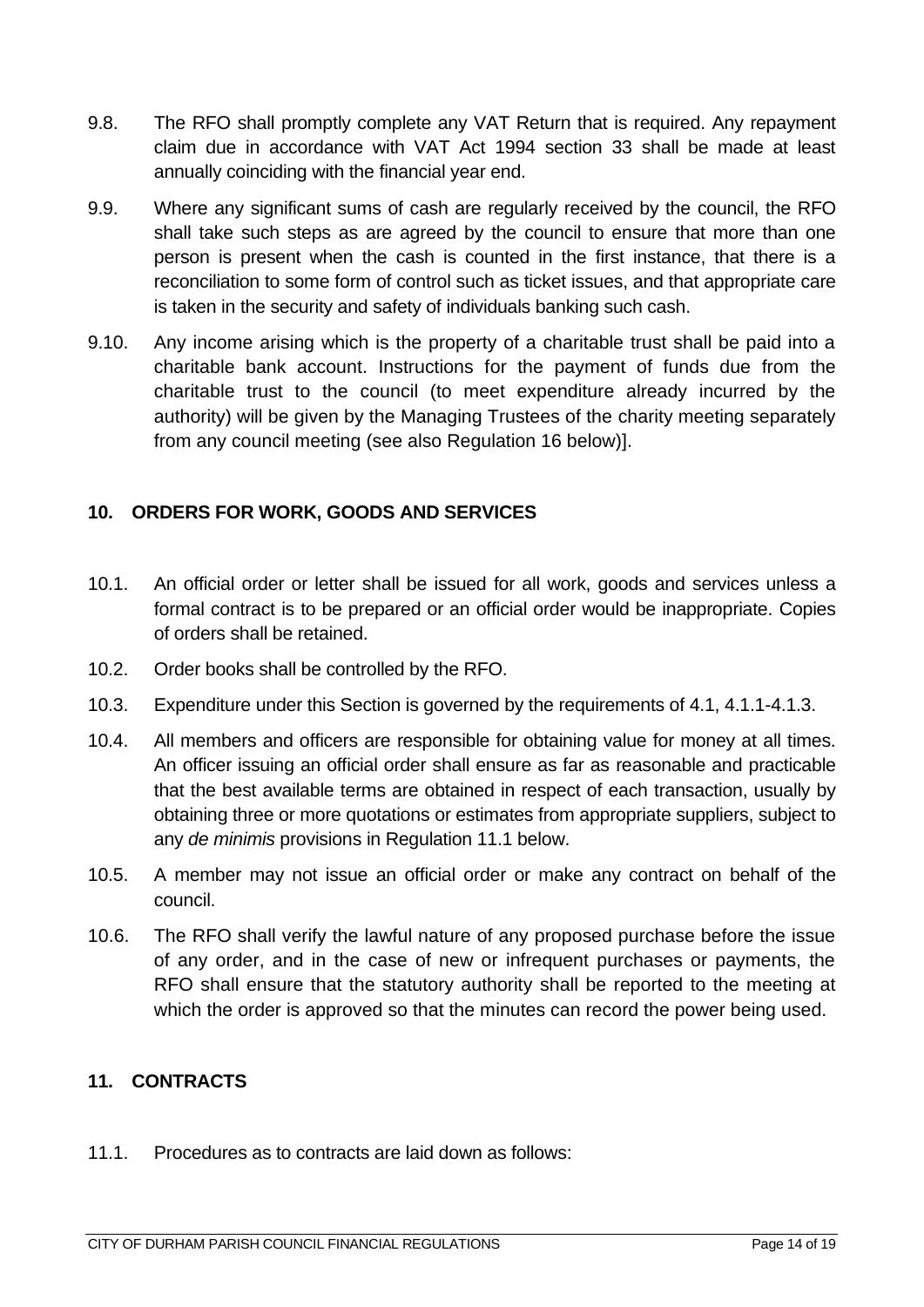- a. Every contract shall comply with these financial regulations, and no exceptions shall be made otherwise than in an emergency provided that this regulation need not apply to contracts which relate to items (i) to (vi) below:
	- i. for the supply of gas, electricity, water, sewerage and telephone services;
	- ii. for specialist services such as are provided by solicitors, accountants, surveyors and planning consultants;
	- iii. for work to be executed or goods or materials to be supplied which consist of repairs to or parts for existing machinery or equipment or plant;
	- iv. for work to be executed or goods or materials to be supplied which constitute an extension of an existing contract by the council;
	- v. for additional audit work of the external auditor up to an estimated value of £500 (in excess of this sum the Clerk and RFO shall act after consultation with the Chair and Vice Chair of council); and
	- vi. for goods or materials proposed to be purchased which are proprietary articles and / or are only sold at a fixed price.

Expenditure under this Section is governed by the requirements of 4.1, 4.1.1-4.1.3.

- b. Where the council intends to procure or award a public supply contract, public service contract or public works contract as defined by The Public Contracts Regulations 2015 ("the Regulations") which is valued at £25,000 or more, the council shall comply with the relevant requirements of the Regulations<sup>1</sup>.
- c. The full requirements of The Regulations, as applicable, shall be followed in respect of the tendering and award of a public supply contract, public service contract or public works contract which exceed thresholds in The Regulations set by the Public Contracts Directive 2014/24/EU (which may change from time to time)<sup>2</sup>.
- d. When applications are made to waive financial regulations relating to contracts to enable a price to be negotiated without competition the reason shall be embodied in a recommendation to the council.
- e. Such invitation to tender shall state the general nature of the intended contract and the Clerk shall obtain the necessary technical assistance to prepare a specification in appropriate cases. The invitation shall in addition state that tenders must be addressed to the Clerk in the ordinary course of post. Each tendering firm shall be supplied with a specifically marked envelope in which the tender is to be sealed and remain sealed until the prescribed date for opening tenders for that contract.

<sup>1</sup> The Regulations require councils to use the Contracts Finder website to advertise contract opportunities, set out the procedures to be followed in awarding new contracts and to publicise the award of new contracts <sup>2</sup> Thresholds currently applicable are:

a. For public supply and public service contracts 209,000 Euros (£164,176)

b. For public works contracts 5,225,000 Euros (£4,104,394)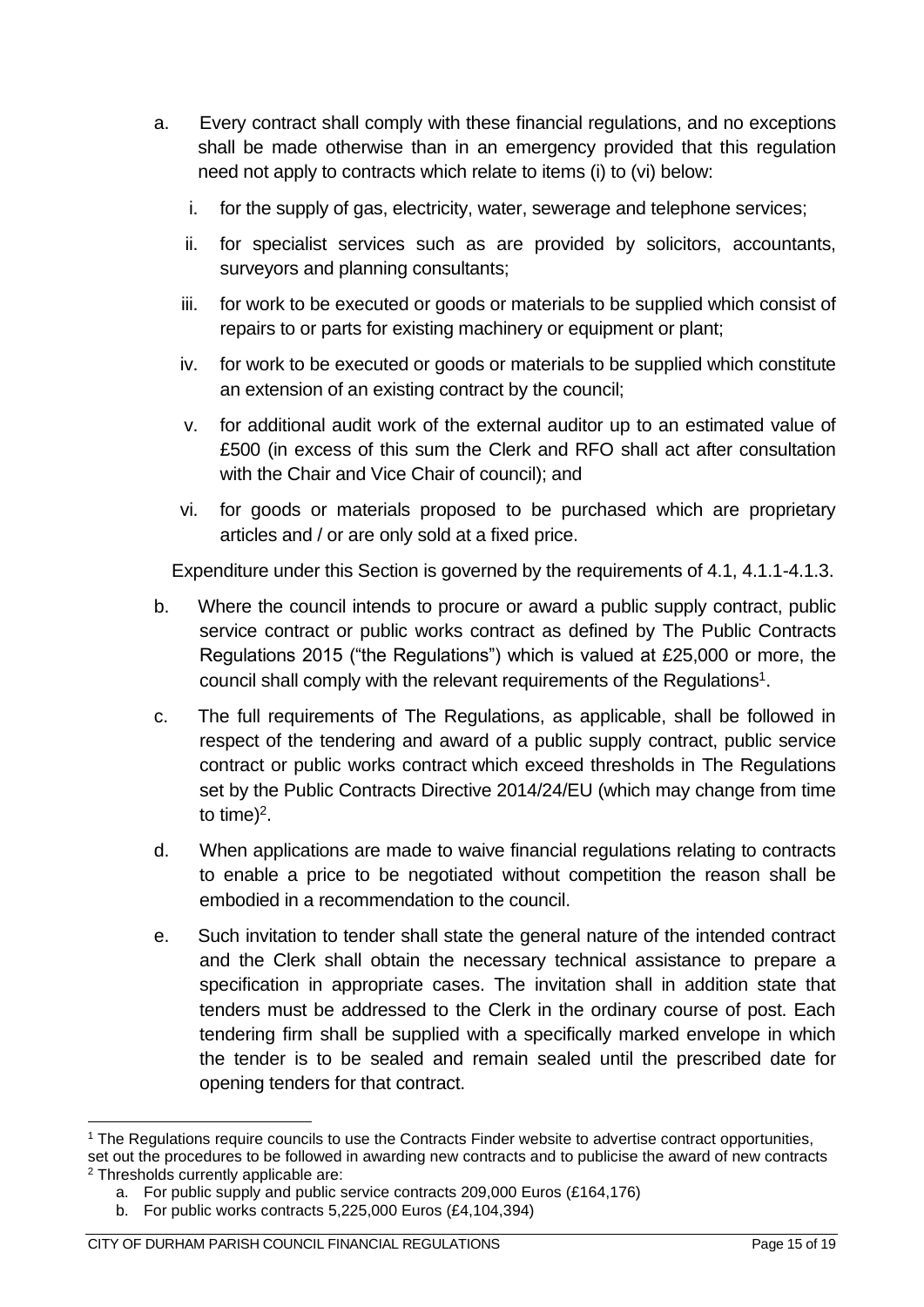- f. All sealed tenders shall be opened at the same time on the prescribed date by the Clerk in the presence of at least one member of council.
- g. Any invitation to tender issued under this regulation shall be subject to Standing Orders 18 and shall refer to the terms of the Bribery Act 2010.
- h. When it is to enter into a contract under the values stated in in 11.1.b above for the supply of goods or materials or for the execution of works or specialist services other than such goods, materials, works or specialist services as are excepted as set out in paragraph (a) the Clerk or RFO shall obtain 3 quotations (priced descriptions of the proposed supply); where the value is below [£3,000] and above £100 the Clerk or RFO shall strive to obtain 3 estimates.
	- i. The council shall not be obliged to accept the lowest tender, quote or estimate and nor is it obliged to award any contract on receipt of any tender, quote or estimate.
	- j. Should it occur that the council, or duly delegated committee, does not accept any tender, quote or estimate, the work is not allocated and the council requires further pricing, provided that the specification does not change, no person shall be permitted to submit a later tender, estimate or quote who was present when the original decision making process was being undertaken.

# <span id="page-15-0"></span>**12. PAYMENTS UNDER CONTRACTS FOR BUILDING OR OTHER CONSTRUCTION WORKS (PUBLIC WORKS CONTRACTS)**

- 12.1. Payments on account of the contract sum shall be made within the time specified in the contract by the RFO upon authorised certificates of the architect or other consultants engaged to supervise the contract (subject to any percentage withholding as may be agreed in the particular contract).
- 12.2. Where contracts provide for payment by instalments the RFO shall maintain a record of all such payments. In any case where it is estimated that the total cost of work carried out under a contract, excluding agreed variations, will exceed the contract sum of 5% or more a report shall be submitted to the council.
- 12.3. Any variation to a contract or addition to or omission from a contract must be approved by the council and Clerk to the contractor in writing, the council being informed where the final cost is likely to exceed the financial provision.]

#### <span id="page-15-1"></span>**13. STORES AND EQUIPMENT**

13.1. The officer in charge of each section shall be responsible for the care and custody of stores and equipment in that section.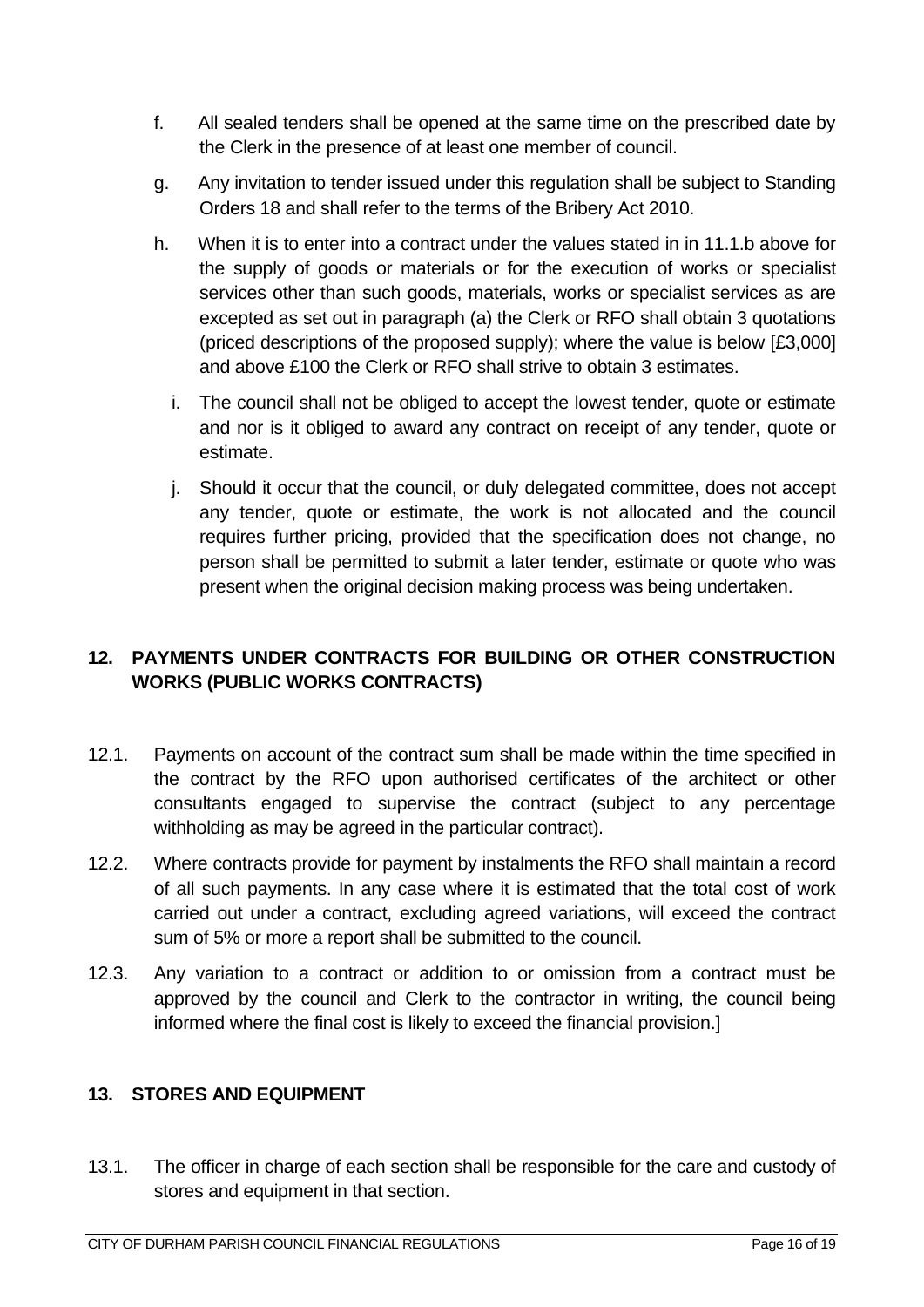- 13.2. Delivery notes shall be obtained in respect of all goods received into store or otherwise delivered and goods must be checked as to order and quality at the time delivery is made.
- 13.3. Stocks shall be kept at the minimum levels consistent with operational requirements.
- 13.4. The RFO shall be responsible for periodic checks of stocks and stores at least annually.

# <span id="page-16-0"></span>**14. ASSETS, PROPERTIES AND ESTATES**

- 14.1. The Clerk shall make appropriate arrangements for the custody of all title deeds and Land Registry Certificates of properties held by the council. The RFO shall ensure a record is maintained of all properties held by the council, recording the location, extent, plan, reference, purchase details, nature of the interest, tenancies granted, rents payable and purpose for which held in accordance with Accounts and Audit Regulations.
- 14.2. No tangible moveable property shall be purchased or otherwise acquired, sold, leased or otherwise disposed of, without the authority of the council, together with any other consents required by law, save where the estimated value of any one item of tangible movable property does not exceed £250.
- 14.3. No real property (interests in land) shall be sold, leased or otherwise disposed of without the authority of the council, together with any other consents required by law. In each case a report in writing shall be provided to council in respect of valuation and surveyed condition of the property (including matters such as planning permissions and covenants) together with a proper business case (including an adequate level of consultation with the electorate).
- 14.4. No real property (interests in land) shall be purchased or acquired without the authority of the full council. In each case a report in writing shall be provided to council in respect of valuation and surveyed condition of the property (including matters such as planning permissions and covenants) together with a proper business case (including an adequate level of consultation with the electorate).
- 14.5. Subject only to the limit set in Regulation 14.2 above, no tangible moveable property shall be purchased or acquired without the authority of the full council. In each case a report in writing shall be provided to council with a full business case.
- 14.6. The RFO shall ensure that an appropriate and accurate Register of Assets and Investments is kept up to date. The continued existence of tangible assets shown in the Register shall be verified at least annually, possibly in conjunction with a health and safety inspection of assets.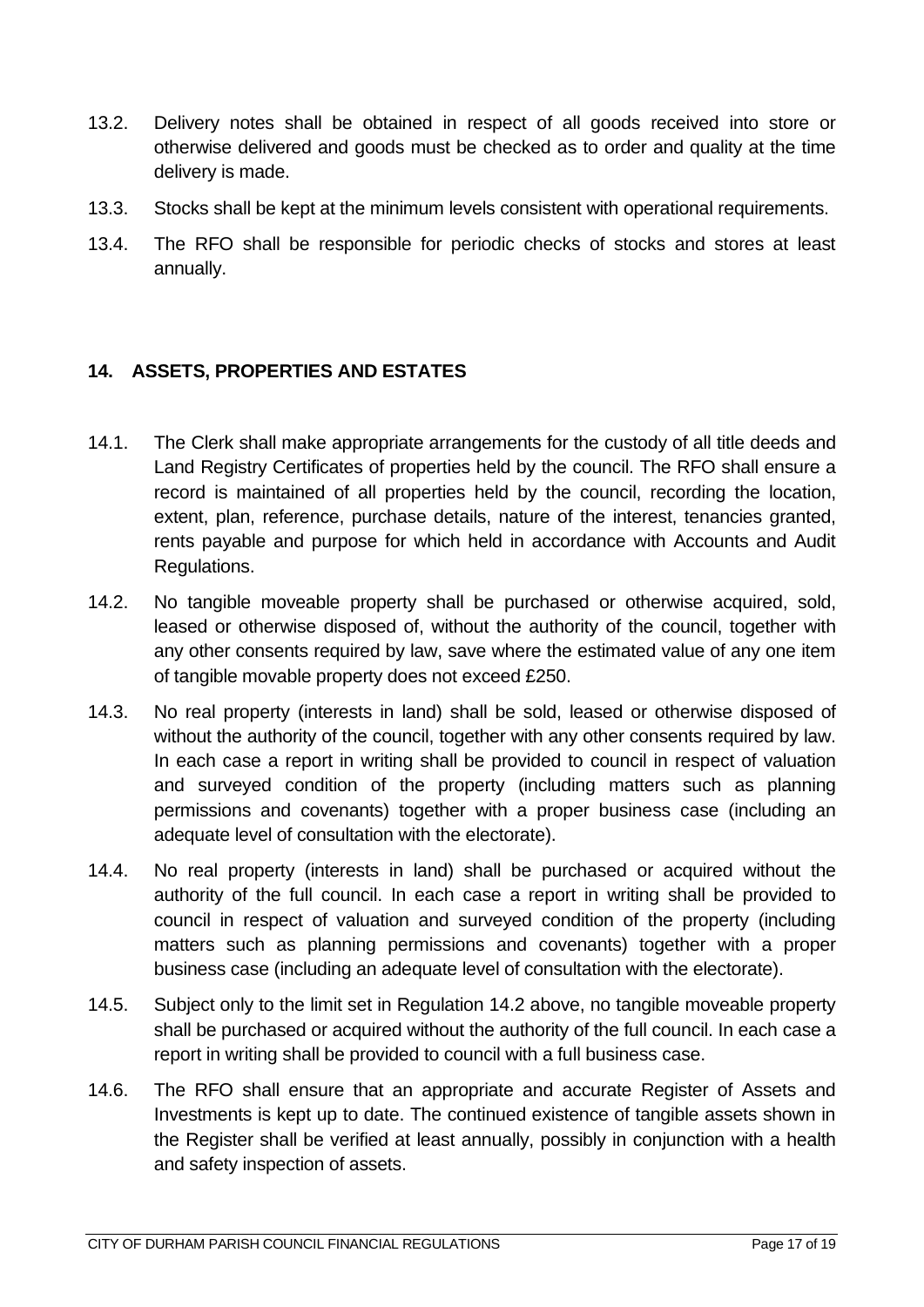#### <span id="page-17-0"></span>**15. INSURANCE**

- 15.1. Following the annual risk assessment (per Regulation 17), the RFO shall effect all insurances and negotiate all claims on the council's insurers.
- 15.2. The Clerk shall give prompt notification of all new risks, properties or vehicles which require to be insured and of any alterations affecting existing insurances.]
- 15.3. The RFO shall keep a record of all insurances effected by the council and the property and risks covered thereby and annually review it.
- 15.4. The RFO shall be notified of any loss liability or damage or of any event likely to lead to a claim, and shall report these to council at the next available meeting.
- 15.5. All appropriate members and employees of the council shall be included in a suitable form of security or fidelity guarantee insurance which shall cover the maximum risk exposure as determined [annually] by the council, or duly delegated committee.

## <span id="page-17-1"></span>**16. CHARITIES**

16.1. Where the council is sole managing trustee of a charitable body the Clerk and RFO shall ensure that separate accounts are kept of the funds held on charitable trusts and separate financial reports made in such form as shall be appropriate, in accordance with Charity Law and legislation, or as determined by the Charity Commission. The Clerk and RFO shall arrange for any audit or independent examination as may be required by Charity Law or any Governing Document.]

#### <span id="page-17-2"></span>**17. RISK MANAGEMENT**

- 17.1. The council is responsible for putting in place arrangements for the management of risk. The Clerk [with the RFO] shall prepare, for approval by the council, risk management policy statements in respect of all activities of the council. Risk policy statements and consequential risk management arrangements shall be reviewed by the council at least annually.
- 17.2. When considering any new activity, the Clerk [with the RFO] shall prepare a draft risk assessment including risk management proposals for consideration and adoption by the council.

#### <span id="page-17-3"></span>**18. SUSPENSION AND REVISION OF FINANCIAL REGULATIONS**